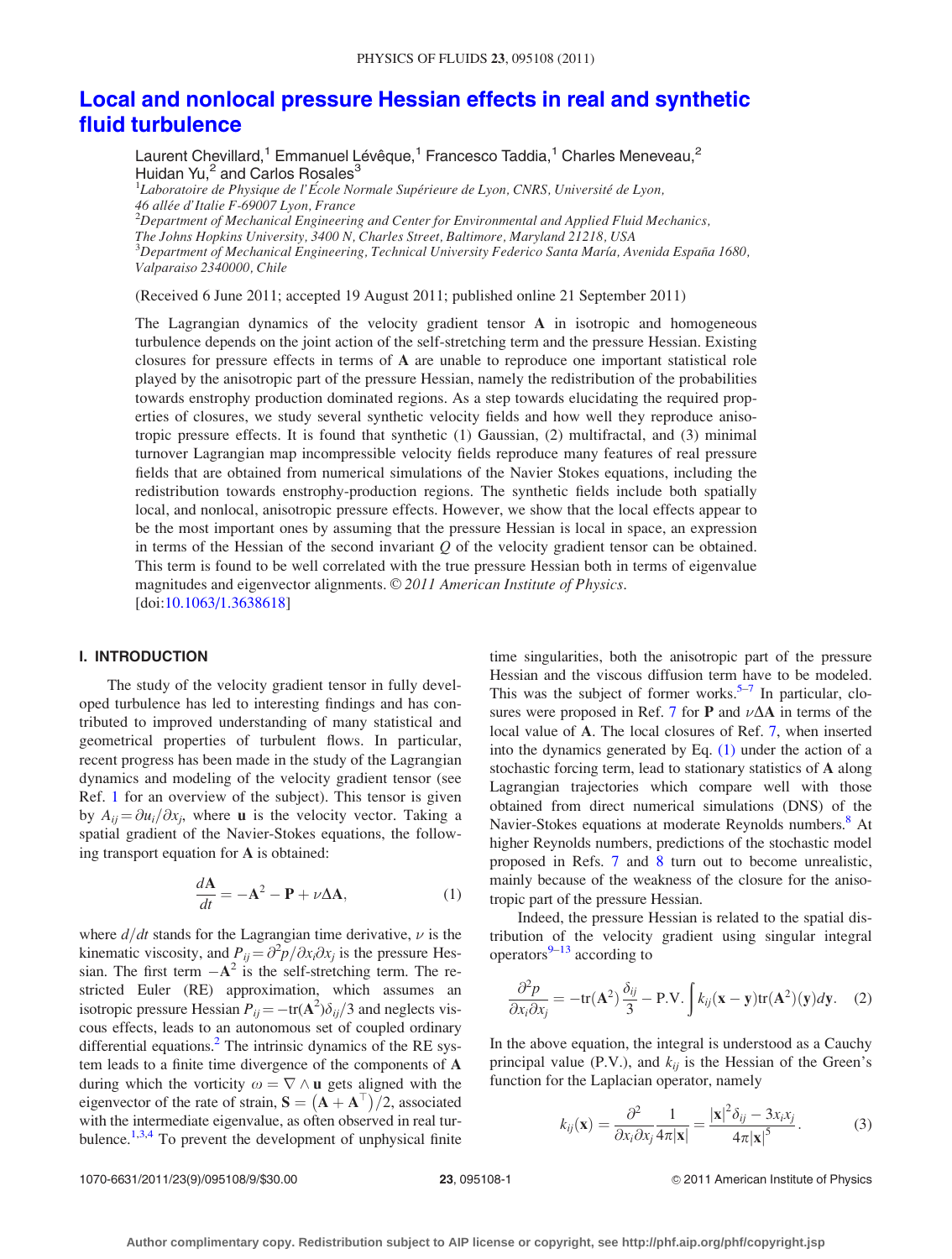<span id="page-1-0"></span>One can see from Eq. [\(2\)](#page-0-0) that only the isotropic part of the pressure Hessian is purely local (the first term on the right-hand side (RHS) of Eq. [\(2\)\)](#page-0-0). All the nonlocal effects of pressure Hessian enter through the anisotropic part (or deviatoric part corresponding to the second term in the RHS of Eq. [\(2\)](#page-0-0)). Hence, in this view, the RE approximation can be understood as the neglect of all the nonlocal effects implied by the incompressibility condition (or pressure field).

In order to quantify the precise action of pressure in numerical turbulent flows, it was proposed, in Ref. [8](#page-8-0), to study the probability current associated with pressure in the plane spanned by the two highly relevant invariants of  $A$ ,  $R$  and  $Q$ (the so-called  $RQ$ -plane). One of these invariants, defined as

$$
Q = -\frac{1}{2} \text{tr}(\mathbf{A}^2) = \frac{1}{4} |\omega|^2 - \frac{1}{2} \text{tr}(\mathbf{S}^2), \tag{4}
$$

quantifies the net balance, or competition, between enstrophy and dissipation. The other important invariant, defined as

$$
R = -\frac{1}{3}\text{tr}(\mathbf{A}^3) = -\frac{1}{4}\omega_i S_{ij}\omega_j - \frac{1}{3}\text{tr}(\mathbf{S}^3),\tag{5}
$$

quantifies the competition between enstrophy production and strain skewness (i.e., dissipation production). As it will be recalled in the following, in terms of the velocity gradient evolution in statistically stationary turbulence, pressure has two important roles. First of all, pressure counteracts the development of the singularity implied by the self-stretching term. This feature is found to be well reproduced by existing closures.[8](#page-8-0) The other important pressure action is the redistribution of probabilities towards enstrophy production dominated regions (i.e., towards  $R < 0$ ). This is not reproduced well by existing closures. As discussed in Refs. [8](#page-8-0) and [14](#page-8-0), a related deficiency of the closures is that they all predict that the pressure Hessian is proportional to Q. In the  $R-Q$ plane dynamics, this implies that when  $Q = 0$ , the effect of pressure Hessian also vanishes. For real turbulence, there is no such vanishing of pressure Hessian effects when  $Q = 0$ .<sup>[8](#page-8-0)</sup>

In this article, we investigate whether these particular features of pressure (redistribution of probabilities towards enstrophy production, and non-vanishing action even when  $Q = 0$ ) are inherent to true Navier-Stokes turbulence or can also be observed in various approximations, namely synthetic turbulent velocity fields. Various types of synthetic fields are considered. The first type of synthetic field considered is Gaussian field obtained by superposing randomphase Fourier modes with prescribed spectra. The second type is called "multifractal"<sup>[15](#page-8-0)</sup> and consists of a Gaussian field whose vorticity field is amplified by means of the "fluid deformation closure" and made consistent with multifractal-ity's long-range correlations in physical space.<sup>[16](#page-8-0)</sup> The third type of synthetic field is generated using the Lagrangian mapping technique.<sup>[17,18](#page-8-0)</sup> It also relies on random-phase Gaussian fields but then applies a multi-scale deformation of fluid particles using a simple Lagrangian mapping. For each of these synthetic velocity fields, a pressure field is obtained numerically by means of the pressure Poisson equation. As will be seen, unlike the local closures discussed above, these synthetic fields reproduce many correct features of the pressure Hessian. In particular, they will be shown to reproduce the redistribution of probability towards enstrophy production, as well as displaying non-vanishing action, even when  $Q = 0$ .

The second part of the paper studies to what degree spatial locality is important in determining these properties of the anisotropic part of the pressure Hessian. As can be seen from the expression for the pressure Hessian (Eq.  $(2)$ ), the anisotropic part of the pressure Hessian is also the part that is spatially nonlocal, i.e., the part that requires knowledge of  $tr(\mathbf{A}^2)$  $tr(\mathbf{A}^2)$  $tr(\mathbf{A}^2)$  at positions  $y \neq x$ . Arguably, the more non-local effects are important, the more challenging it is to formulate closures in terms of local quantities. In order to examine the degree of locality, in the second part of this paper, we decompose the space integration in Eq. [\(2\)](#page-0-0) into two parts: a local part given by the integration over a small ball of radius given by the Kolmogorov length scale  $\eta_K$  and the remainder being the "nonlocal" portion. We will show that neglecting the second non-local contribution leads to an expression that models the anisotropic part of the pressure Hessian in terms of the Hessian of the invariant  $Q$ . Using DNS data, this expression is compared with the true pressure Hessian.

# II. PRESSURE HESSIAN FROM DNS AND SYNTHETIC VELOCITY FIELDS

## A. Probability current in the RQ-plane

### 1. Definition of the probability current

We follow the approach used in Refs. [8](#page-8-0) and [19,](#page-8-0) based on a Fokker-Planck equation for the dynamics of  $R$  and  $Q$ . To summarize the approach, we remark that it can be shown that the time evolution along a Lagrangian trajectory of the nondimensional invariants  $R^* = R/\sigma^3$  and  $Q^* = Q/\sigma^2$  is given by

$$
\frac{dQ^*}{dt^*} = -3R^* - \frac{1}{\sigma^3}A_{ik}H_{ki}^p - \frac{1}{\sigma^3}A_{ik}H_{ki}^{\nu},\tag{6}
$$

$$
\frac{dR^*}{dt^*} = \frac{2}{3}(Q^*)^2 - \frac{1}{\sigma^4}A_{ik}A_{kl}H_{li}^p - \frac{1}{\sigma^4}A_{ik}A_{kl}H_{li}^\nu,\tag{7}
$$

where  $\sigma^2 = \langle tr(S^2) \rangle$  is the strain variance and  $t^* = \sigma t$  is the non-dimensional time. Also,  $\mathbf{H}^p$  stands for (minus) the deviatoric part of the pressure Hessian, i.e.,

$$
H_{ij}^{p} = -\left(\frac{\partial^2 p}{\partial x_i \partial x_j} - \frac{\delta_{ij}}{3} \frac{\partial^2 p}{\partial x_k \partial x_k}\right),\tag{8}
$$

and  $\mathbf{H}^{\nu} = \nu \nabla^2 \mathbf{A}$  is the viscous term (recall that in the RE approximation,  $H^p = H^{\nu} = 0$ ). The Fokker-Planck equation describing the time evolution of the joint density  $\mathcal{P}(Q^*, R^*)$ may be written as

$$
\frac{\partial \mathcal{P}}{\partial t^*} + \left(\frac{\partial}{\partial Q^*}\right) \mathcal{W} = 0, \tag{9}
$$

where the divergence of the probability current  $W$  controls the time variations of the joint probability density  $P$ .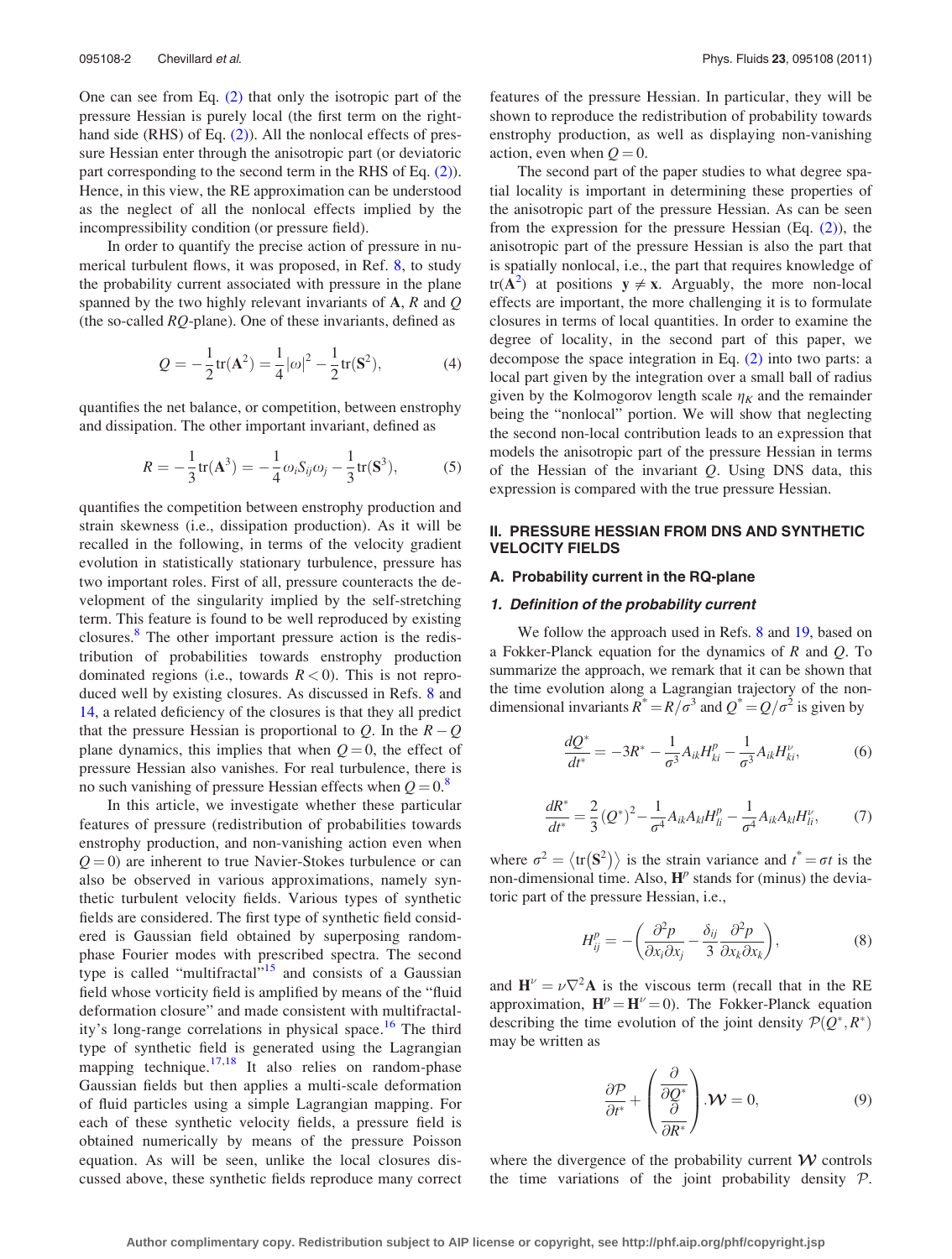<span id="page-2-0"></span>The probability current can be written in terms of conditional averages as

$$
\mathcal{W} = \left\langle \left( \frac{\frac{dQ^*}{dt^*}}{\frac{dR^*}{dt^*}} \right) \middle| Q^*, R^* \right\rangle \mathcal{P}(Q^*, R^*) \tag{10}
$$

and can be decomposed into  $W = \mathcal{W}_{RE} + \mathcal{W}_{p} + \mathcal{W}_{\nu}$ , where the probability currents  $\mathcal{W}_{\mathit{RE}}, \mathcal{W}_{\mathit{p}}$ , and  $\mathcal{W}_{\mathit{v}}$  are associated, respectively, to the effects on the Lagrangian evolution of the invariants  $Q$  and  $R$  (Eqs. [\(6\)](#page-1-0) and [\(7\)](#page-1-0)) of the restricted Euler term  $-\mathbf{A}^2$ , of (minus) the pressure Hessian  $-P$  and of diffusivity  $\nu \nabla^2 A$  entering in Eq. [\(1\)](#page-0-0). In this article, we will focus on the probability current associated with the pressure Hessian  $W_p$ . It can be written as

$$
\mathcal{W}_p = \left\langle \begin{pmatrix} -A_{ik}H_{ki}^p/\sigma^3\\ -A_{ik}A_{kl}H_{li}^p/\sigma^4 \end{pmatrix} \middle| Q^*, R^* \right\rangle \mathcal{P}(Q^*, R^*). \qquad (11)
$$

More details are provided in Ref. [8.](#page-8-0)

#### 2. DNS velocity fields

In the following, we will make extensive use of data from standard DNS of the Navier-Stokes equations, for a Taylor-based Reynolds number of order  $\mathcal{R}_{\lambda} = 145$ . DNS is based on a pseudo-spectral method with 2nd-order accurate Adams-Bashforth time stepping; the computation box is cubic (size  $2\pi$ ) with periodic boundary conditions in the three directions and spatial resolution  $512<sup>3</sup>$ . Statistical stationarity is maintained by an isotropic external force acting at low wavenumbers in order to ensure a constant energypower supply. It provides, in the units of the simulation, a constant energy injection rate  $\langle \epsilon \rangle = 0.001$ . The kinematic viscosity of the fluid is  $\nu = 0.000285$ . The Kolmogorov's scale is  $\eta_K = (\nu^3 / \langle \epsilon \rangle)^{1/4} = 0.0123$  so that  $dx / \eta_K \approx 1$  since  $dx = 2\pi/512$ .

We display in Fig.  $1(a)$  the vector plot and streamlines of the probability current  $W_p$  associated with the pressure Hessian (Eq. (11)) in the  $R^*Q^*$ -plane, as it was done in Ref. [8](#page-8-0). Three main remarks can be made at this stage: (1) first, the pressure Hessian counteracts the development of the finite time singularity along the right tail of the Vieillefosse line implied by the RE term, (2) probabilities are found to be very low in the dissipation production dominated region (i.e.,  $R^* > 0$  and above the Vieillefosse tail) meaning that pressure does not play there a significant role, and (3) pressure redistributes the probabilities towards the enstrophy production dominated region (i.e., the flux is directed to the left, towards  $R^*$  < 0). As far as the restricted Euler term is con-cerned, as is well known,<sup>[1,2](#page-7-0)</sup> the deterministic  $W_{RE}$  probability current pushes probabilities toward the right tail of the Vieillefosse line (data not shown). This result helps to create a picture of the time evolution of velocity gradients along Lagrangian trajectories in stationary flows: The RE term "pushes" the probabilities towards the right tail towards and along the Vieillefosse line, while the pressure regularizes the implied finite time singularity and redistributes the probabilities towards the left part of the plane such that, in turn, the RE term can act again, etc. To that picture should be added the viscous diffusion effects,  $\mathcal{W}_{\nu}$  pushes the probabilities toward vanishing  $R$  and  $Q$  not only along the Vieillefosse line but also everywhere else, and stochastic forcing, such that the full probability current  $W$  (Eq. (10)) is divergence free, in order to ensure stationary statistics  $(Eq. (9))$  $(Eq. (9))$  $(Eq. (9))$ .<sup>[8](#page-8-0)</sup>



FIG. 1. Probability current  $W_p$  associated with the pressure Hessian—Eq. (11)—for the DNS velocity field and the three synthetic velocity fields—Eqs. [\(12\),](#page-3-0) [\(13\)](#page-3-0), and [\(15\)—](#page-4-0)in the  $R^*Q^*$ and  $Q^* = Q/\langle S_{ij}S_{ij} \rangle$ . The streamlines and vector plots of  $W_p$  are shown in (a,c,e,g). The isoprobability contours of the magnitude of  $W_p$  are shown in (b,d,f,h). Contours are logarithmically spaced by factors of 10, starting at 1 for the contour closest to the origin. The thick lines represent the zero-discriminant (or Vieillefosse) line:  $\frac{27}{4}R^2 + Q^3 = 0$ .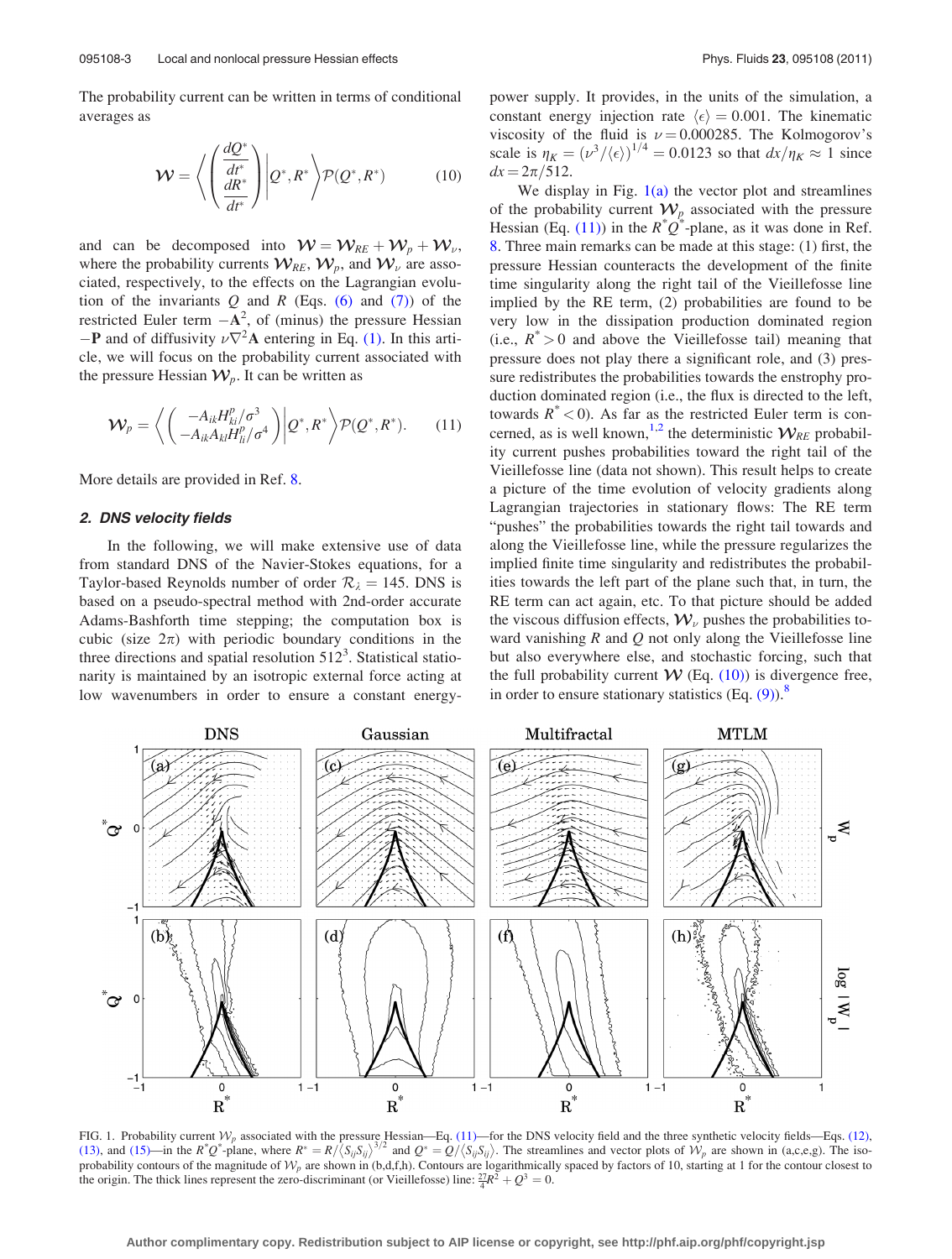<span id="page-3-0"></span>We display also in Fig. [1\(b\)](#page-2-0) the amplitude of  $W_p$ , using logarithmic spacing of iso-probability lines. It can be seen that indeed no current is discernible in the right part of the plane. We remark that it would be interesting to quantify whether the effect of anisotropic pressure Hessian is orthogonal to the  $RQ$ -plane in this region, when the  $RQ$  plane is extended into three-dimensions, as proposed and studied in Ref. [20.](#page-8-0)

# 3. Incompressible Gaussian stochastic velocity field with K41 correlation structure

Let us write a Gaussian homogeneous, isotropic, and incompressible vectorial field  $u(x)$ ,  $^{21,22}$  $^{21,22}$  $^{21,22}$  having a correlation structure consistent with K41 scalings. It reads, in  $d$  dimensions,

$$
\mathbf{u}_{\epsilon}(\mathbf{x}) = \int_{\mathbb{R}^d} \varphi_L(\mathbf{x} - \mathbf{y}) \frac{\mathbf{x} - \mathbf{y}}{|\mathbf{x} - \mathbf{y}|_{\epsilon}^{\frac{d}{2} + \frac{2}{3}}} \wedge d\mathbf{W}(\mathbf{y}), \qquad (12)
$$

where  $d\mathbf{W}(\mathbf{y}) = (dW_1(\mathbf{y}), dW_2(\mathbf{y}), \dots, dW_d(\mathbf{y}))$  is a Gaussian vectorial white noise and  $\varphi_L$  is a large-scale cut-off which involves the integral length scale L. The deterministic kernel entering into Eq. (12) is regularized over the small length scale  $\varepsilon$ , namely  $|.|_{\varepsilon} = \theta_{\varepsilon}^*|$ . (\* stands for the convolution prodscare *b*, namely  $\left| \cdot \right|_{\epsilon} = \frac{1}{\epsilon} \theta(\epsilon) = \frac{1}{\epsilon} \theta(\epsilon)$  and  $\int \theta(\mathbf{x}) d\mathbf{x} = 1$ . It is shown in Ref. [21](#page-8-0) that the velocity  $\mathbf{u}_{\epsilon}(\mathbf{x})$  has a well-defined limit when  $\epsilon \rightarrow 0$ , denoted by  $\mathbf{u}(\mathbf{x})$ , and such that  $\langle |\mathbf{u}(\mathbf{x}+\ell\mathbf{e})-\mathbf{u}(\mathbf{x})|^q \rangle \sim C_q(\ell/L)^{q/3}$  when  $\ell \to 0$ , with  $C_q$  a constant independent on the vector e.

A Gaussian vectorial field, such as from Eq. (12), is a poor representation of turbulence since it does not reproduce several important features such as a mean energy transfer towards small scales (i.e., the skewness phenomenon), the non-Gaussianity of velocity increments (i.e., the intermittency phenomenon), and the alignment of vorticity with the intermediate eigenvector of the strain rate tensor.<sup>[1,3,](#page-7-0)[4](#page-8-0)</sup> Nevertheless, it is useful to consider it in the analysis of the statistical quantities in which we are interested, such as the probability current  $W_p$  associated with the pressure Hessian  $(Eq. (11))$  $(Eq. (11))$ . In particular, we look at which part can be attributed to Gaussian statistics and which part is really linked to turbulence.

The Gaussian velocity field  $(Eq. (12))$  is computed in a periodic box in  $d = 3$  space dimensions, using  $N = 1024^3$  collocation points. The regularizing parameter  $\epsilon$  is chosen as  $\epsilon = 6dx$ , where the spatial resolution is  $dx = 1/N$ . For the mollifier  $\theta$  and the large scale cut-off  $\varphi$ , we take Gaussian functions. See Ref. [15](#page-8-0) for further numerical details. The Pressure p is defined via the Poisson equation  $\Delta p = -\text{tr}(\mathbf{A}^2)$ , where A is the (Gaussian) velocity gradient tensor.

Figure  $1(c)$  shows the vector plot and streamlines of the probability current  $W_p$  obtained from the Gaussian velocity field—Eq. (12). It can be seen that the pressure from the Gaussian field does not counteract directly the singularity along the direction of the right tail of the Vieillefosse line, as is the case in the DNS. Also, there is a significantly higher probability current in the right side region (i.e.,  $R^* > 0$  and above the Viellefosse tail) than in the DNS. The pressure obtained from the Gaussian field is only realistic in the enstrophy production dominated region (i.e.,  $R^*$  < 0), where the behavior shows indeed a trend to push the probability density towards this region. Also, the streamlines cross the  $Q = 0$ line meaning that the pressure field from the Gaussian velocity field does produce non-zero effect even when  $Q = 0$ .

In Fig. [1\(d\)](#page-2-0),  $W_p$ -amplitude is shown. It can be seen that the amplitude iso-values are symmetric with respect to the  $R^* = 0$  line. We are thus led to the conclusion that a Gaussian velocity field, and its associated pressure field, do not make difference between dissipation production dominated regions  $(R^*>0)$  and enstrophy production dominated regions  $(R^* < 0)$ .

# 4. Incompressible multifractal stochastic velocity field with KO62 statistics

Based on the recent fluid deformation imposed by the Euler flow<sup>[7](#page-8-0)</sup> and further heuristic introduction of the multifractal structure of turbulence as observed from extensive empirical data (see, e.g., Ref. [16\)](#page-8-0), Ref. [15](#page-8-0) proposed the following 3D random vectorial field:

$$
\mathbf{u}_{\epsilon}(\mathbf{x}) = \int_{\mathbb{R}^3} \varphi_L(\mathbf{x} - \mathbf{y}) \frac{\mathbf{x} - \mathbf{y}}{|\mathbf{x} - \mathbf{y}|_{\epsilon}^{\frac{3}{2} + \frac{2}{3}}} \wedge e^{S_{\epsilon}(\mathbf{y})} d\mathbf{W}(\mathbf{y}), \qquad (13)
$$

where S is a tensorial Gaussian log-correlated noise of the form,

$$
\mathbf{S}_{\epsilon}(\mathbf{y}) = \sqrt{\frac{5}{4\pi}} \lambda \int_{|\mathbf{y}-\boldsymbol{\sigma}| \le L} \left[ \frac{(\mathbf{y}-\boldsymbol{\sigma}) \otimes [(\mathbf{y}-\boldsymbol{\sigma}) \wedge d\mathbf{W}(\boldsymbol{\sigma})]}{|\mathbf{y}-\boldsymbol{\sigma}|_{\epsilon}^{7/2}} + \frac{[(\mathbf{y}-\boldsymbol{\sigma}) \wedge d\mathbf{W}(\boldsymbol{\sigma})] \otimes (\mathbf{y}-\boldsymbol{\sigma})}{|\mathbf{y}-\boldsymbol{\sigma}|_{\epsilon}^{7/2}} \right],
$$
(14)

with  $\otimes$  denoting the tensorial product. The form of the symmetric matrix  $S_{\epsilon}$  is inspired by the recent fluid deformation closure experienced by the fluid over short times,  $15$  and the exponent  $7/2$  has been selected such that the components of S are correlated logarithmically in space. A free parameter  $\lambda$ enters this construction and governs the level of intermittency of the field. We will take in the sequel  $\lambda^2 = 0.025$  in order to be consistent with empirical findings.<sup>23</sup>

Generation of the vectorial field  $\mathbf{u}_{\epsilon}(\mathbf{x})$  can be done accurately and efficiently in periodic boxes using up to  $1024<sup>3</sup>$  collocations points, in a similar way as done for the Gaussian velocity field  $(Eq. (12))$ . The cost of the computation of the matrix exponential is the limiting numerical step. It is estimated at each point of space using a Padé approximant with scaling and squaring (see Ref. [15](#page-8-0) for details).

It has been shown numerically (Ref. [15\)](#page-8-0) that the multifractal velocity field—Eq. (13)—gives a realistic representation of instantaneous realizations of velocity fields in fully developed turbulence in the inertial range in regard to the following properties: (1) Longitudinal  $\delta_{\ell}u$  and transverse velocity increments are intermittent,  $\lambda$  being the intermittency coefficient, (2) the third-order moment  $\langle (\delta_\ell u)^3 \rangle$  is negative and proportional to the scale  $\ell$ . The fact that there is negative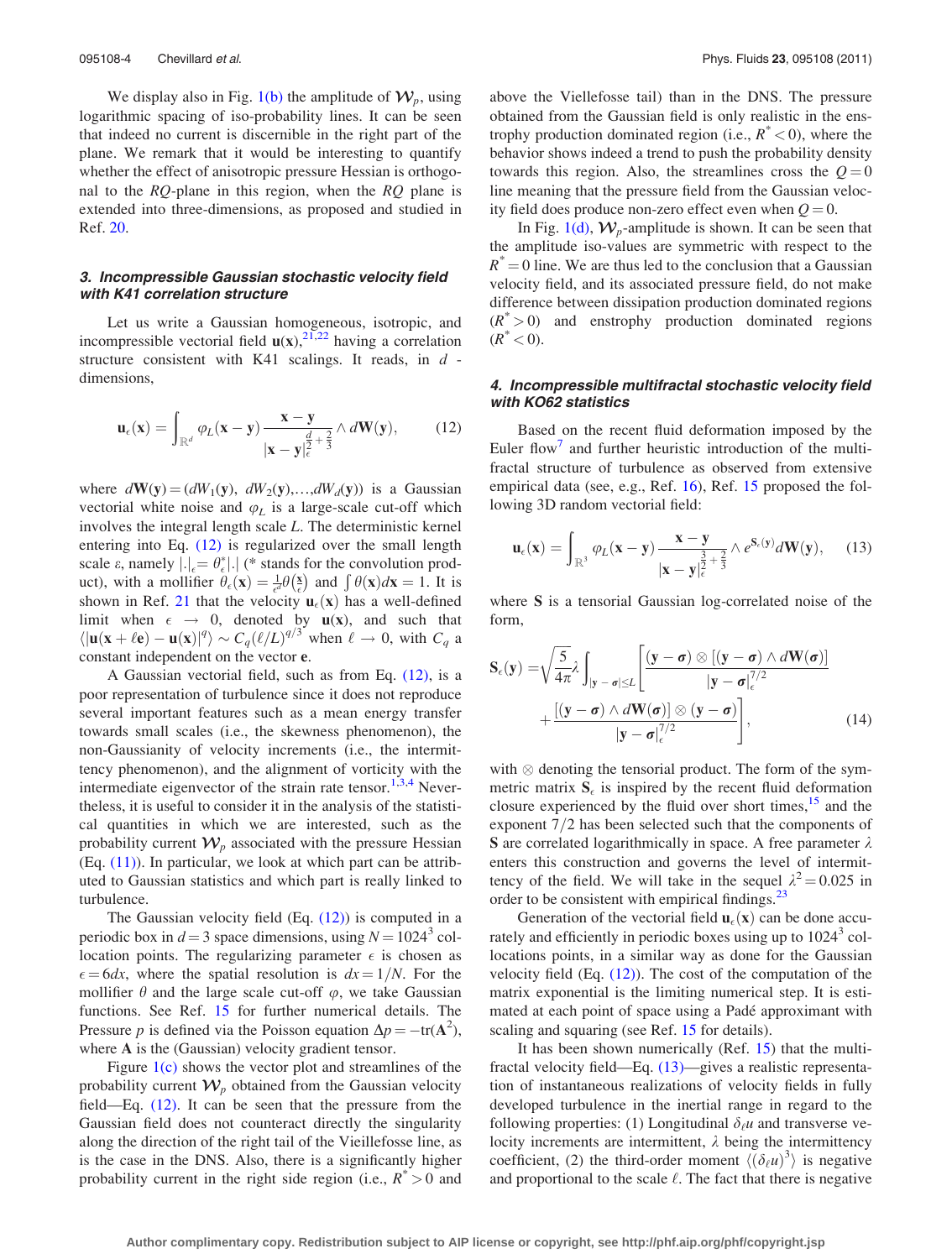<span id="page-4-0"></span>skewness  $S = \langle (\delta_\ell u)^3 \rangle / \langle (\delta_\ell u)^2 \rangle^{3/2}$  means that **u** exhibits a non-vanishing mean energy transfer towards the small scales, and (3) vorticity gets preferentially aligned with the eigenvector of the strain-rate tensor corresponding to the intermediate eigenvalue.

We show in Fig.  $1(e)$  the vector plot and streamlines of the probability current  $W_p$  obtained from the multifractal velocity field. It can be seen that, in a similar fashion to the Gaussian case, streamlines are roughly symmetric with respect to the  $R^* = 0$  line. This is not consistent with DNS in the  $R^* > 0$  region, but it is still realistic in the  $R^* < 0$  region. The difference with the Gaussian field is the fact that now the joint density of  $R^*$  and  $Q^*$  is not symmetric with respect to the  $R^* = 0$  line, showing thus the predominance of the regions for enstrophy-enstrophy production (upper-left quadrant, which in turbulent flows is correlated with vortex stretching) and dissipation-dissipation production (lowerright quadrant, connected with biaxial straining in turbulent flows). This is also the case for the probability current amplitude, as shown in Fig. [1\(f\)](#page-2-0). We can see, therefore, that both the Gaussian and multifractal velocity fields do not reproduce the void in probability in the  $R^* > 0$  region as observed in DNS, but they do reproduce accurately the probability current evolutions in the  $R^*$  < 0 regions and the presence of probability flux at  $Q = 0$ .

### 5. MTLM velocity field

We consider a third case of a synthetic velocity field. The minimal turnover Lagrangian map (MTLM) velocity field is obtained by distorting an initially random solenoidal vector field,  $\mathbf{u}_0(\mathbf{x})$ , over a hierarchy of spatial scales  $\{\ell_n = 2^{-n}L, n = 1,...,M\}$ , where L is of the order of the integral scale and the smallest scale,  $\ell_M$ , is in the order of Kolmogorov scale. This generates the multiscale recursive sequence,

$$
\mathbf{u}_n(\mathbf{x}) = T[\mathbf{u}_{n-1}(\mathbf{x}), \ell_n] \quad n = 1, \dots, M,
$$
 (15)

whose final step,  $u_M(x)$ , is the synthetic velocity field. Here,  $T[\cdot]$  stands for the distortion operations applied. At each level *n* in the sequence, the velocity is filtered at scale  $\ell_n$  and decomposed into low-pass and high-pass filtered parts: u<sup>&</sup>lt; and  $\mathbf{u}^>$ , respectively. The  $\mathbf{u}^<$  part is deformed by mapping the velocity vectors from their collocation points, x, to new positions that fluid particles moving at constant velocity in Lagrangian coordinates would reach:  $\mathbf{u}^{\leq}(\mathbf{X}(t), t) = \mathbf{u}^{\leq}(\mathbf{x}, 0)$ , with  $X(t) = x + t u<sup><</sup>(x)$ . The parameter t is taken equal to the eddy-turnover time-scale corresponding to the spatial scale  $\ell_n$ , computed using standard Kolmogorov scaling. New velocity values at the collocation points are obtained by interpolation over nearby velocities that have come into a neighborhood of radius  $\ell_n$  around x after the mapping. This deformed field  $\mathbf{u}^{\le}$  is made solenoidal again by projection in Fourier space, and the amplitudes of its Fourier modes are scaled to conform to the target energy spectrum. Finally,  $\mathbf{u}^{\leq}$ is recombined with the  $u^>$  part, which at this stage still remains as a Gaussian field.

The next generation in the hierarchy will take the complete field u and will apply the same distortion operations, now with the field decomposed at a smaller filtering scale. In this way, the effects are superposed and accumulated over a range of spatial scales. Further details and characteristics of these synthetic velocity fields can be found in Refs. [17](#page-8-0) and [18](#page-8-0). The present MTLM velocity field was generated in a periodic box, using  $512<sup>3</sup>$  collocation points, with  $M = 6$  generations in the hierarchy, and an energy spectrum corresponding to  $\mathcal{R}_{\lambda} \approx 250$ .

The results for the probability current  $W_p$  obtained from the MTLM velocity field  $(Eq. (15))$  are shown in Figs. [1\(e\)](#page-2-0) and [1\(f\)](#page-2-0). When compared with the DNS results (Figs.  $1(a)$  and  $1(b)$ ), we can see a close agreement of both magnitude and direction of  $W_p$ . In particular, the MTLM velocity field reproduces, for pressure-related part of the probability current, the void of probability in the  $R^* > 0$  region. We can conclude that, of the three cases studied, the MTLM velocity field gives the most realistic synthetic turbulence, as far as anisotropic pressure Hessian effects are concerned. But some small difference can be observed in the  $R^* > 0$  region, close to the origin, where the MTLM fields seem to predict a circular motion that is not present in DNS.

### B. Mean pressure Hessian norm conditioned on Q

As previously noticed in Ref. [8](#page-8-0), current closures for the pressure Hessian<sup>5,[7,14](#page-8-0)</sup> are proportional to the invariant  $Q$ . This is in particular the case for the closure provided in Ref. [7](#page-8-0), namely

$$
\mathbf{P} = -\frac{\mathbf{C}_{\tau_{\eta}}^{-1}}{\operatorname{tr}(\mathbf{C}_{\tau_{\eta}}^{-1})}\operatorname{tr}(\mathbf{A}^2),\tag{16}
$$

where  $C_{\tau_n}$  is the statistically stationary Cauchy-Green tensor at the Kolmogorov time scale  $\tau_{\eta}$  (Refs. [7](#page-8-0) and [8\)](#page-8-0) and  $tr(A<sup>2</sup>) = -2Q$ . Indeed, it is tempting to close the anisotropic part of  $P$  as a symmetric tensor proportional to  $Q$  since the isotropic part is itself proportional to  $Q$  as seen on the Poisson equation  $\Delta p = 2Q$ . It would imply in particular that the probability current  $W_p$  vanishes on the  $Q = 0$  line. This is not observed on DNS (see Figs.  $1(a)$  and  $1(b)$ ). To quantify more precisely the behavior of  $P$  in the neighborhood of vanishing  $Q$ , we proposed in Ref. [8](#page-8-0) to estimate the average pressure Hessian (square) norm  $|\mathbf{P}|^2 = \text{tr}(\mathbf{P}^2)$  conditioned on the invariant Q. The corresponding conditional average  $\langle tr(\mathbf{P}^2)|Q\rangle$  was shown for fields obtained by DNS as well as by applying the closure (Eq.  $(16)$ ). It was observed that for the DNS case, such conditional average at  $Q = 0$  does not vanish and, furthermore, it behaves nearly linearly with Q, whereas the closure Eq. (16) predicts a vanishing conditional average for  $Q = 0$  and a quadratic behavior with Q.

We display in Fig. [2](#page-5-0) the conditional average  $\langle tr(P^2)|Q \rangle$ as a function of  $Q$  for the four different velocity fields: the DNS, Gaussian (Eq. [\(12\)\)](#page-3-0), multifractal (Eq. [\(13\)](#page-3-0)), and MTLM (Eq. (15)) velocity fields. As previously observed, for the DNS case (solid line), the conditional average does not vanish at  $Q = 0$  and behaves linearly with Q in the neighborhood around  $Q = 0$ . For all the three remaining synthetic velocity fields, the conditional average does not vanish at  $Q = 0$  and, hence, they perform better than the deterministic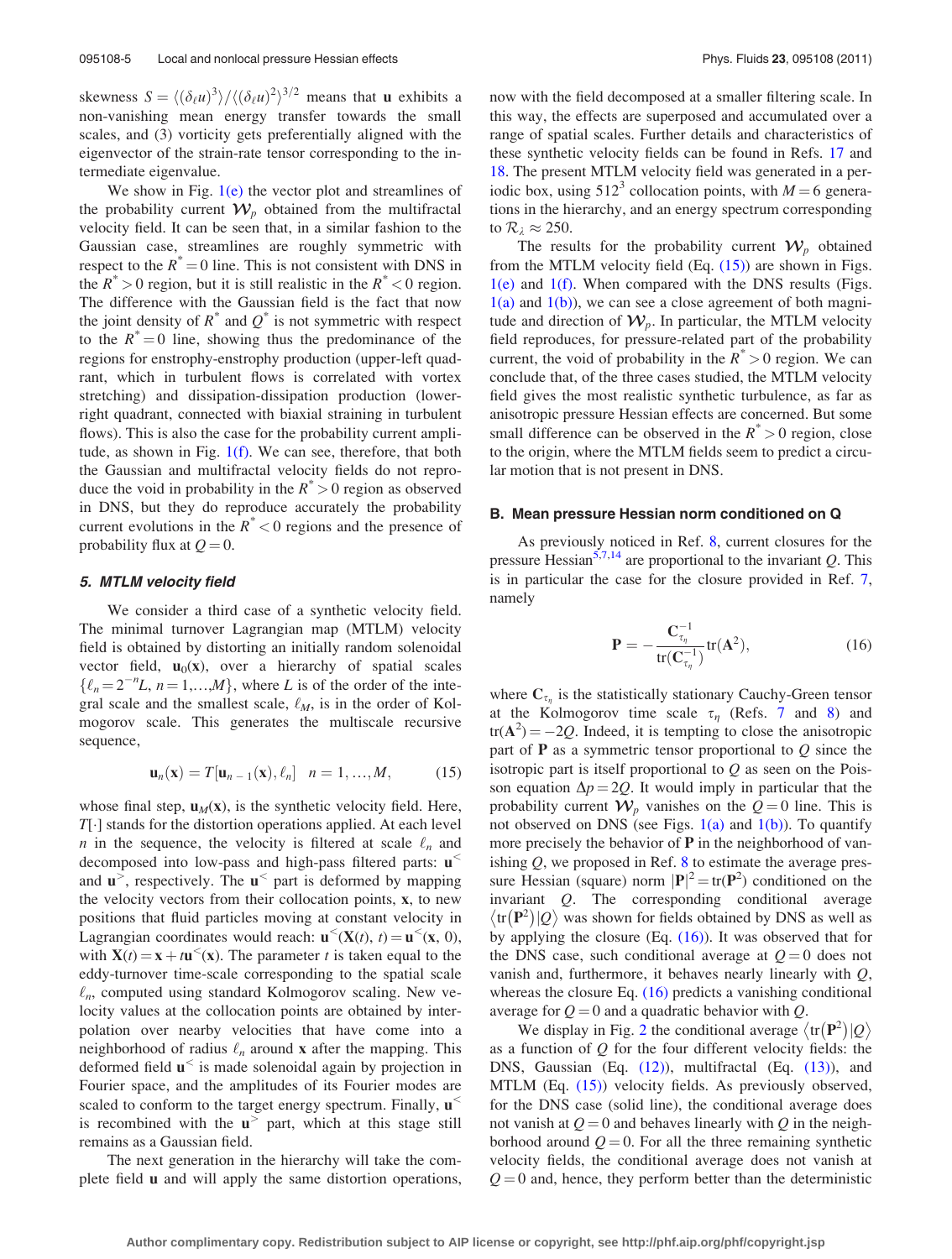<span id="page-5-0"></span>

FIG. 2. Conditional expectation  $\langle \text{tr}(\mathbf{P}^2)|\mathcal{Q}^* \rangle$  of pressure Hessian norm on Q\* : DNS (solid line), Gaussian (dotted-dashed line), multifractal (dashed line), and MTLM (dotted line) velocity fields.

closure (Eq.  $(16)$ ) on this issue. For the Gaussian case, however (dash-dotted line), the tails of the conditional average are not realistic, being far below the curves corresponding to the DNS case. Numerical simulations of the Gaussian fields at lower resolutions, i.e.,  $N = 256^3$  or  $N = 512^3$  (data not shown), showed no difference with the  $N = 1024^3$  case. Interestingly, in this regard, the multifractal field (dashed line) performed much better, exhibiting conditional average tails very close to the DNS result. Some discrepancy is found for negative  $Q$  s, where the tail in the DNS case has a steeper slope. The MTLM velocity field (dotted line) also performs well against DNS data, although its tails are found to be quite symmetric, at odds with DNS.

Overall, the behavior of the pressure Hessian obtained from the three synthetic velocity fields is reasonably satisfactory when compared against DNS data. The probability current is well reproduced in the  $R < 0$  region and the conditional average shown in Fig. 2 does not vanish for vanishing Q. Only the MTLM velocity field can reproduce additionally the void in probability observed in DNS over the  $R^{\degree} > 0$  region (explaining, or at least giving an interpretation of the lack of action of the pressure Hessian in the dissipation production dominated region  $R^* > 0$  remains, however, an open problem). Furthermore, we have shown that synthetic velocity fields do predict the pressure Hessian square norm as being closer to linearly proportional to the invariant Q, rather than proportional to  $Q^2$  as is the case in existing closures, in particular Eq. [\(16\)](#page-4-0).

At this stage, one could reach the conclusion that some approximate surrogates of an actual turbulent field, even when obtained with the simplest Gaussian approximation, contain a better prediction of the behavior of the pressure Hessian, in connection with its dependence on  $Q$ , than the deterministic closure given by Eq.  $(16)$ . We will see in the following that the anisotropic part of the pressure Hessian can, in fact, be accurately closed by the local spatial variations of the invariant Q.

# III. LOCALITY OF THE PRESSURE HESSIAN

We have seen in the first part of this work that a simple Gaussian approximation, given by Eq. [\(12\)](#page-3-0), or more sophisticated synthetic velocity fields, such as Eqs. [\(13\)](#page-3-0) and [\(15\),](#page-4-0) can reproduce the motion of the probability current  $\mathcal{W}_p$  associated with the pressure Hessian in the  $R^*$  < 0 region. Additionally, taking into account the spatial distribution of the velocity field also leads to a non-vanishing conditional mean pressure Hessian norm for  $Q = 0$ . In this section, we study to what degree spatial locality is important in determining these properties of the anisotropic part of the pressure Hessian.

The exact expression [\(2\)](#page-0-0) for the pressure Hessian is very useful since it allows interpreting its isotropic part as being local, whereas the anisotropic part is governed by  $tr(A^2)$ , or equivalently  $Q$  at different locations, i.e., it contains non-local contributions from the spatial variations of  $Q$ . In this section, we will work with an equivalent form of Eq. [\(2\)](#page-0-0) that underlines the role played by the Hessian Q of the invariant Q. Indeed, taking two spatial derivatives of the Poisson equation that commute with the Laplacian, one obtains  $\Delta P = 2Q$ , where  $Q_{ij} = \frac{\partial^2 Q}{\partial x_i \partial x_j}$ . It is then easily seen that a similar relation exists between the deviatoric parts of  $P$  and  $Q$ , namely  $\Delta P^d = 2Q^d$ , where the superscript <sup>d</sup> denotes the deviatoric part, i.e., for example,  $P^d = P - \frac{1}{3}tr(P)I$ , with I being the identity matrix. We finally reach a relation, equivalent to Eq. [\(2\)](#page-0-0), between  $P^d$  and  $Q^d$ 

$$
\mathbf{P}^d(\mathbf{x}) = -\frac{1}{2\pi} \int \frac{1}{|\mathbf{x} - \mathbf{y}|} \mathbf{Q}^d(\mathbf{y}) d\mathbf{y}.
$$
 (17)

Relation (17) is exact. In the following, we will truncate the integral present in Eq. (17) over a ball, centered at x, and of radius  $\eta$ , namely

$$
\mathbf{P}^d(\mathbf{x}) \approx -\frac{1}{2\pi} \int_{|\mathbf{x} - \mathbf{y}| \le \eta} \frac{1}{|\mathbf{x} - \mathbf{y}|} \mathbf{Q}^d(\mathbf{y}) d\mathbf{y}.
$$
 (18)

It is easily seen that from Eq. (18), we recover Eq. (17) by taking  $\eta \rightarrow +\infty$ . We now make the strong assumption that  $\eta$ is of order of the Kolmogorov length scale  $\eta_K$ . In this case, we can Taylor-expand the Hessian of  $Q$  at the position  $y$ around its value at the location **x**, take out  $Q^d(x)$  from the integral, and perform the remaining integration in spherical coordinates. We get an expression for the deviatoric part of the pressure Hessian,

$$
\left(\frac{\partial^2 p}{\partial x_i \partial x_j}\right)^d \approx -\eta^2 \left(\frac{\partial^2 Q}{\partial x_i \partial x_j}\right)^d.
$$
 (19)

This now expresses the anisotropic part of the pressure Hessian in terms of local properties of the invariant  $Q$ , although the latter's spatial derivatives are needed. These derivatives are unknown in the closure and Lagrangian models of, e.g., Ref. [7,](#page-8-0) and so this does not constitute a practical closure yet. To ensure that this expression yields the same norm as the true pressure Hessian, we define the ball's radius according to

$$
\eta^2 = \sqrt{\frac{\langle \text{tr}(\mathbf{P}^2) \rangle}{\langle \text{tr}(\mathbf{Q}^2) \rangle}}.
$$
 (20)

The expression (19) and the choice of the length scale  $\eta$  by Eq. (20) are consistent only if [\(1\)](#page-0-0) eigenvalues and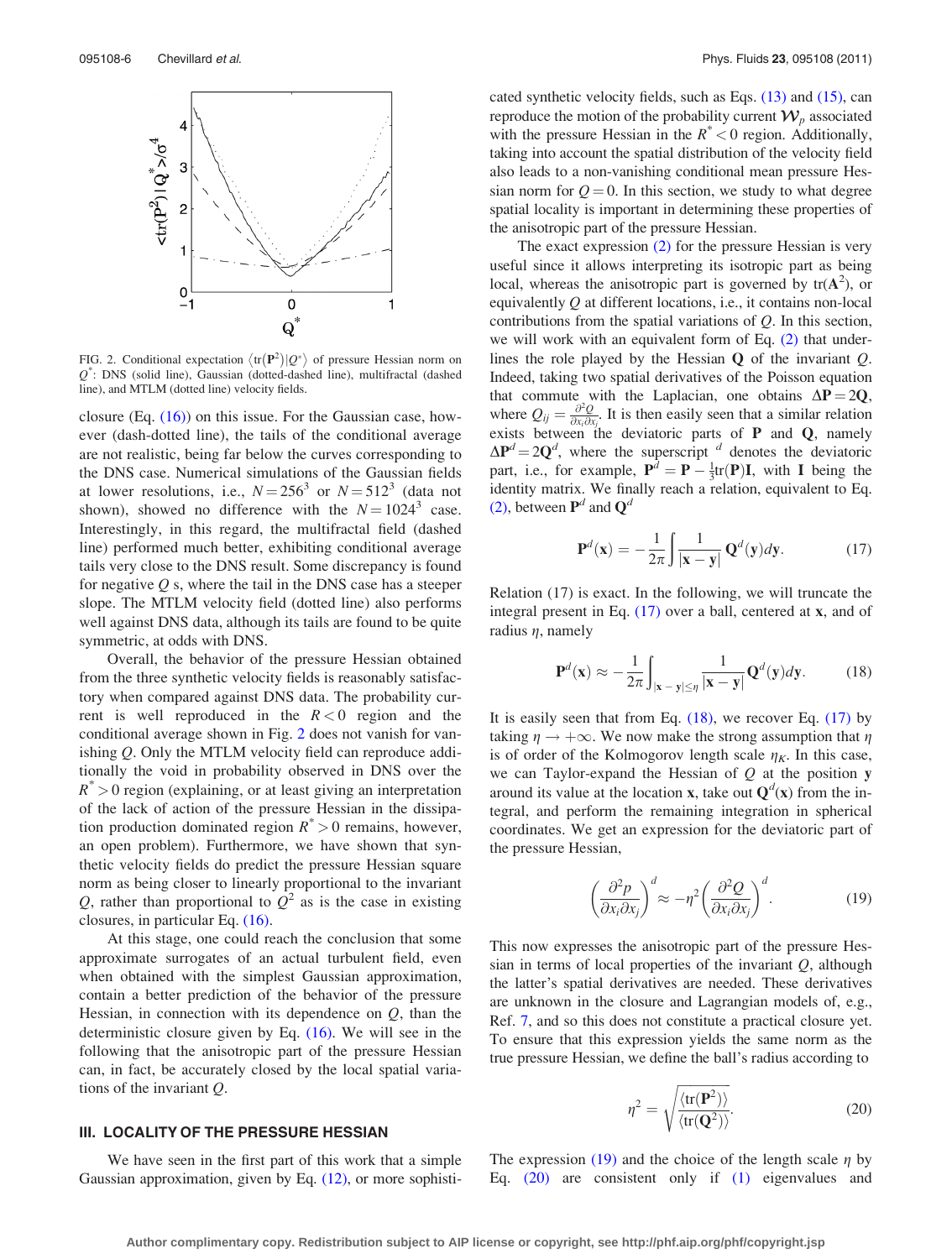eigenvectors of  $P^d$  and  $Q^d$  are well correlated and [\(2\)](#page-0-0)  $\eta$  is indeed of the order of the Kolmogorov length scale  $\eta_K$  since we assume that in the neighborhood of **x**,  $Q^d(y) \approx Q^d(x)$ .

Both Hessian tensors, for the pressure and for  $Q$ , are computed in Fourier space, for the periodic DNS flows. The expression [\(19\)](#page-5-0) requires the computation of the second derivative of  $Q$ , which is already the square of a first spatial derivative. This is a reason for our use of the highly resolved DNS under study, in which  $dx/\eta_K \approx 1$  (see Sec. [II A 2\)](#page-2-0). Using  $\eta_K = (\nu^3 / \langle \epsilon \rangle)^{1/4} = 0.0123$ , we find that for the current DNS, our choice of the length scale  $\eta$  as Eq. [\(20\)](#page-5-0) implies that  $\eta = 1.83 \eta_K$ . Hence,  $\eta$  is of the order of  $\eta_K$ , as required. Let us stress that a well resolved DNS is necessary since some noise can be introduced by the computation of third order derivatives, leading to a bad estimation of the parameter  $\eta$ . More work is needed to clarify this point and to assess the dependence of  $\eta$  on resolution effects and Reynolds numbers. This could be done, for example, performing specifically designed DNS aimed at quantifying accurately high-order velocity derivatives, as was proposed in Refs. [24](#page-8-0) and [25.](#page-8-0)

We display in Fig. 3 the joint probability densities of the three eigenvalues of the deviatoric part of the true pressure Hessian (denoted by  $\lambda_p$ ) and the corresponding eigenvalues of the expression  $-\eta^2 \mathbf{Q}^d$  (denoted by  $\lambda_q$ ). The smallest (Fig.  $3(a)$ ) and largest eigenvalues (Fig.  $3(c)$ ) are found to be well correlated with joint density contours that are elongated along the perfect correlation line (i.e.,  $\lambda_p = \lambda_q$ ) and correlation coefficients of  $\rho = 0.714$  and  $\rho = 0.703$ , respectively.

As far as the intermediate eigenvalue is concerned, weaker correlation is found ( $\rho = 0.275$ ), with isolines being close to circles. We can conclude that the smallest and larg-



FIG. 3. In (a,b,c), we show the joint PDF of eigenvalues  $\lambda_p$  of the pressure Hessian and eigenvalues  $\lambda_q$  of the proposed local expression (Eq. [\(19\)\)](#page-5-0). Isoprobability lines correspond to  $e^{-4}$ ,  $e^{-3}$ ,  $e^{-2}$ ,  $e^{-1}$ , 1. In (d) is shown the PDF of the cosine of the angle between the eigenvectors of P and those of the local closure (Eq.  $(19)$ ): eigenvectors associated to the smallest (dashed), intermediate (solid), and biggest (dot-dashed) eigenvalues.

est eigenvalues are well correlated. In Fig.  $3(d)$ , we display the probability of the cosine of the angle between the eigenvectors of the left and right terms of Eq. [\(19\).](#page-5-0) It is found that in all the cases, corresponding to the three different eigenvalues, the maximum of probability is reached when the eigenvectors of  $P^d$  and  $-\eta^2 Q^d$  are aligned. These results show then that  $P^d$  and  $-\eta^2 Q^d$  are correlated both in amplitude and eigendirections. We have seen that, in tensorial structure, the true pressure Hessian  $\mathbf{P}^{d}$  and the local expression in terms of velocity gradients  $-\eta^2 \mathbf{Q}^d$  are quite similar. We may now wonder if the local expression is able to reproduce the probability current associated to pressure effects as seen in Figs.  $1(a)$  and  $1(b)$ . To this purpose, we show in Figs.  $4(a)$  and [4\(b\)](#page-7-0) the probability current  $W_p$  obtained from DNS when the true pressure Hessian is replaced by the local expression  $(19)$ . We see in Fig.  $1(a)$  that, indeed, the local expression reproduces the counteractive action of the pressure along the right tail of the Vieillefosse line. Furthermore, a void in probability is found in dissipation production dominated regions (i.e.,  $R^* > 0$ ), as can be clearly seen in Fig. [1\(b\)](#page-2-0). Finally, the local expression also reproduces some of the probability redistribution in the enstrophy production dominated region  $(R^* < 0)$ , as observed in DNS (Figs. [1\(a\)](#page-2-0) and  $1(b)$ ), although the direction of the probability flux streamlines for  $R^*$  < 0 is seen to be more vertical than the leftwards directions seen in the DNS. Also, the streamlines are found more curved for the local expression than for P, and the probability current amplitude  $|\mathcal{W}_p|$  is found to decrease faster at high values of  $R$  and  $Q$  than in the DNS case. This could be due to limitations of the localized expression in reproducing very high turbulent fluctuations.

The overall behavior of the local expression in the RQplane is on the whole quite satisfactory when compared against DNS. Some differences appear: (1) the streamlines of the probability current are found more curved for the local closure than for P, very much in opposition to the streamlines imposed by the RE approximation (see Ref. [8](#page-8-0)) and (2) the probability current amplitude  $|\mathcal{W}_p|$  is found to decrease faster at high values of  $R$  and  $Q$  than in the DNS case. This could be due to limitations of the localized expression in reproducing very high turbulent fluctuations. On the whole, however, the trends provided by the local expression Eq. [\(19\)](#page-5-0) agree quite well compared to the DNS results in terms of the probability fluxes in the  $RQ$  plane.

We also show in Fig. [4\(c\)](#page-7-0) the conditional expectation of the pressure Hessian square norm, based on  $Q$ . For the sake of clarity, we show again the conditional average as obtained in DNS (solid line) (it was already shown in Fig. [2](#page-5-0)). We use open symbols  $(0)$  to show the conditional expectation obtained from DNS using the local approximation [\(19\)](#page-5-0). It can be seen that the conditional expectation obtained from the local approximation is in very good agreement with the DNS, with some discrepancies appearing for negative  $Q^*$ . Interestingly, we see that the conditional expectation does not vanish for  $Q = 0$ . This is consistent with former remarks made about the requirement that a realistic model of **P** cannot be simply proportional to Q.

Finally, to quantify the agreement between individual tensor elements, we show in Fig.  $4(d)$  the joint Probability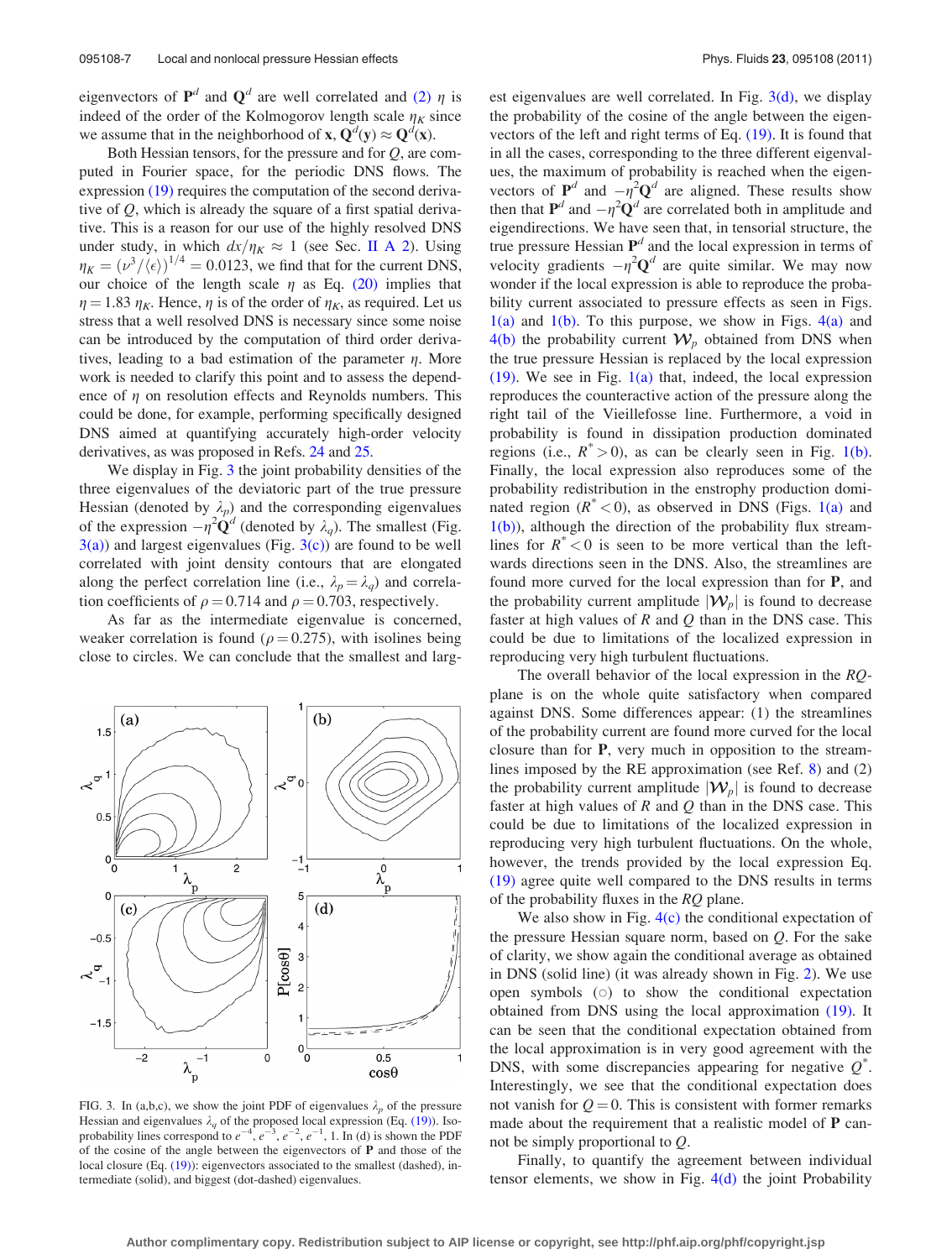<span id="page-7-0"></span>

FIG. 4. (a) and (b): Probability current  $W_p$  associated with pressure Hessian (Eq. [\(11\)](#page-2-0)) for the DNS velocity field when using the local closure [\(19\)](#page-5-0). See Fig. [1](#page-2-0) for further details. (c) Conditional expectation  $\langle \text{tr}(\mathbf{P}^2)|\mathcal{Q}\rangle$  of pressure Hessian norm on  $Q^*$ : DNS (solid) and closure ( $\circ$ ), in a similar fashion than in Fig. [2.](#page-5-0) (d) Joint PDF of the components  $P_{12}$  and  $-\eta^2 A Q_{12}$  in a logarithmic scale. Isolines correspond to probability  $[10^{-3}, 10^{-2}, 10^{-1}, 1, 10]$ .

Density Function (PDF) of the component  $P_{12}$  and the component  $-\eta^2 Q_{12}$ . This plot demonstrates the good level of correlation between these two tensors since the joint PDF is clearly elongated along the perfect correlation line (i.e.,  $P_{12} = -\eta^2 Q_{12}$ ). The corresponding correlation coefficient is  $\rho = 0.55$ . Thus, also this statistical test confirms the good agreement between the local approximation and the true pressure Hessian.

### IV. CONCLUSIONS AND PERSPECTIVES

This article focuses on the statistical nature of the pressure Hessian that governs much of the Lagrangian dynamics of the velocity gradient tensor in turbulence. In the first part, we have seen that synthetic velocity fields reproduce many properties of the pressure Hessian as they are seen in DNS flows, such as the non-trivial behavior of the probability current, and the conditional expectation of the pressure Hessian norm on the invariant  $Q$ . Even the simplest Gaussian approximation for the velocity field  $(Eq. (12))$  $(Eq. (12))$  $(Eq. (12))$  can represent some non-trivial behaviors of the pressure that could not be predicted by the closures in terms of  $A$ <sup>[5,7,14](#page-8-0)</sup> Based on this observation and on an exact field description of the pressure Hessian by means of nonlocal integrals (Eqs. [\(2\)](#page-0-0) and [\(17\)](#page-5-0)), we formulate the hypothesis that considering only the integration over a ball of radius  $\eta_K$  and neglecting other contributions, the deviatoric part of  $P$  could be expressed in terms of local properties of the velocity gradient tensor, but in terms of higher-order derivatives. Specifically, the spatially local approximation is not expressed in terms of A, but in terms of second-order derivatives of Q. This approximation was found to be highly correlated with the true pressure Hessian P when compared in DNS computations. These findings show that the main contribution to  $P(x)$  is contained in the local neighborhood around position x, in a ball centered at x, and of radius of the order of  $\eta_K$ . This raises the hope that local closures involving a finite set of ordinary differential equations may still be possible for studying the Lagrangian dynamics of the velocity gradient tensor. To that end, it is still necessary to express the Hessian of  $Q$  in terms of the local values of A. Only then would we have a full closure.

Let us finally remark that if a tractable transport equation for the pressure Hessian is difficult to get, the Lagrangian derivatives of  $p$  and  $P$  can be related. We get the following transport equation for the pressure Hessian:

$$
\frac{d^O \mathbf{P}}{dt} = -\frac{\partial p}{\partial x_k} \nabla \nabla u_k + \nabla \nabla \frac{dp}{dt},\tag{21}
$$

where  $d^O/dt$  stands for the upper convected time derivative or Oldroyd derivative that relates the rate of change written in the coordinate system rotating and stretching with the fluid (see, for example, Ref. [26\)](#page-8-0), i.e.,

$$
\frac{d^{O}\mathbf{P}}{dt} = \frac{d\mathbf{P}}{dt} + \mathbf{A}^{\top}\mathbf{P} + \mathbf{P}\mathbf{A}.
$$
 (22)

Then, if we neglect the right-hand side of Eq. (21) in the rate of change of the pressure Hessian, i.e., if we assume that the Oldroyd derivative  $(22)$  vanishes, and we apply the recent fluid deformation (RFD) approximation (assuming A independent on time), we get that for an early time

$$
\mathbf{P}(\tau) = e^{-\tau \mathbf{A}^\top} \mathbf{P}(0) e^{-\tau \mathbf{A}}.
$$
 (23)

This remark justifies the use of matrix exponentials as closures of the pressure Hessian, $\frac{7}{1}$  as it was also noted for the subgrid-scale stress tensor.<sup>27</sup> If in addition we start from an initial isotropic pressure Hessian, and include the Poisson equation, we recover exactly the closure [\(16\)](#page-4-0) proposed in Ref. [7.](#page-8-0) This represents useful perspectives for future investigations on the Lagrangian dynamics of the velocity gradient tensor.

### ACKNOWLEDGMENTS

We thank G. Eyink and B. Lüthi for fruitful discussions. We acknowledge the Leonardo Da Vinci Programme for support in the internship of F.T. at the ENS, and the CNRS for constant support. DNS and stochastic fields have been performed by using the local computing facilities (PSMN) at ENS Lyon under grant CPER-CIRA. This research was supported in part by the National Science Foundation under Grant No. NSF PHY05-51164 during the stay of L.C. at the KITP (Santa Barbara). C.M. and H.Y. are supported by NSF Grant No. CDI-0941530. C.R. acknowledges the support of CONICYT under Project Fondecyt 11080025.

<sup>&</sup>lt;sup>1</sup>C. Meneveau, "Lagrangian dynamics and models of the velocity gradient tensor in turbulent flows," [Annu. Rev. Fluid Mech.](http://dx.doi.org/10.1146/annurev-fluid-122109-160708) 43, 219 (2011).

 ${}^{2}$ B. J. Cantwell, "Exact solution of a restricted Euler equation for the veloc-ity gradient tensor," [Phys. Fluids A](http://dx.doi.org/10.1063/1.858295) 4, 782 (1992).

 ${}^{3}$ A. Tsinober, An Informal Introduction to Turbulence (Kluwer Academic,

Dordrecht, 2001).